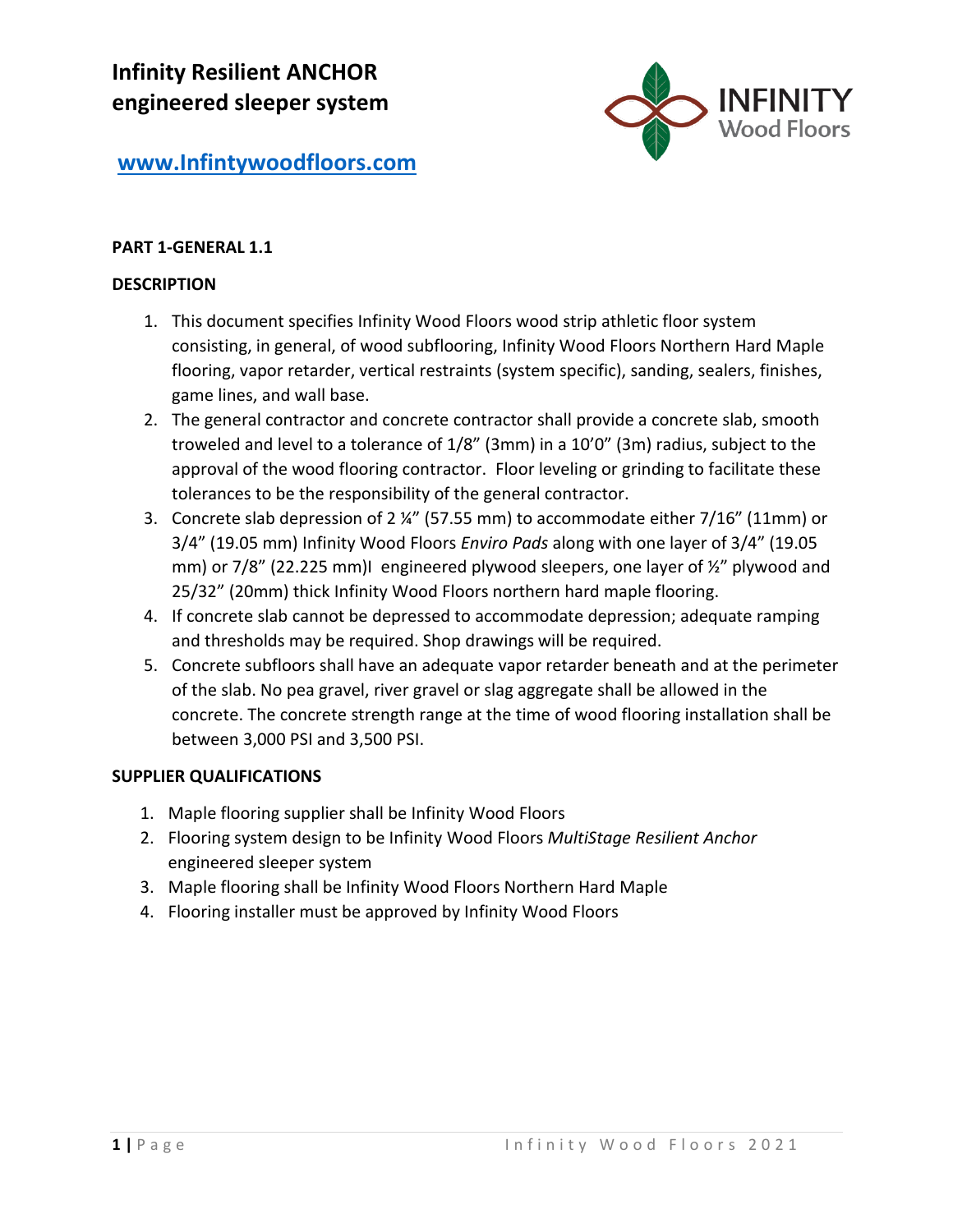

#### **WORKING CONDITIONS**

- 1. The floor system shall not be delivered or installed until the concrete slab is properly cured and all masonry, plastering, tile work and overhead mechanical trades are completed, and building is permanently enclosed and weathertight.
- 2. Permanent heat, light and ventilation shall be installed and operative during and after installation, maintaining a temperature range of 55o F (13 o C) to 75o F (24 o C) and a relative humidity range of 35% - 55% or that changes no more than 15% from low to high humidity levels.
- 3. HVAC System shall be operating in balance at levels and conditions consistent with those during permanent occupancy.
- 4. General contractor will ensure a closed, dust free working environment during the installation, sanding and finishing process.
- 5. No other trades allowed in work area during the installation, sanding and finishing process.

#### **Warranty**

Infinity Wood Floors hereby warrants the flooring materials to be free from manufacturing defects for a period of one year from the date of substantial completion. This warranty is expressly limited to the flooring materials supplied by Infinity Wood Floors. The warranty is in lieu of all other warranties, expressed or implied including but not limited to any warranty of fitness for a particular purpose, and of any other obligations of Infinity Wood Floors. This warranty does not cover floor damage caused by conditions beyond our control, such as fire, wind, faulty maintenance, improper ventilation, lack of humidity, excessive humidity, faulty construction of building, Act of God, ordinary wear and tear, failure of concrete slab, settlement of walls, poor installation methods, faulty subfloor In the event of breach of any warranty, the liability of Infinity Wood Floors shall be limited to repairing of the current floor system, replacing material and system components supplied by Infinity Wood Floors proven to be defective in manufacturing, and shall not include any other damages, either direct or consequential. No extended warranties are included unless otherwise stated.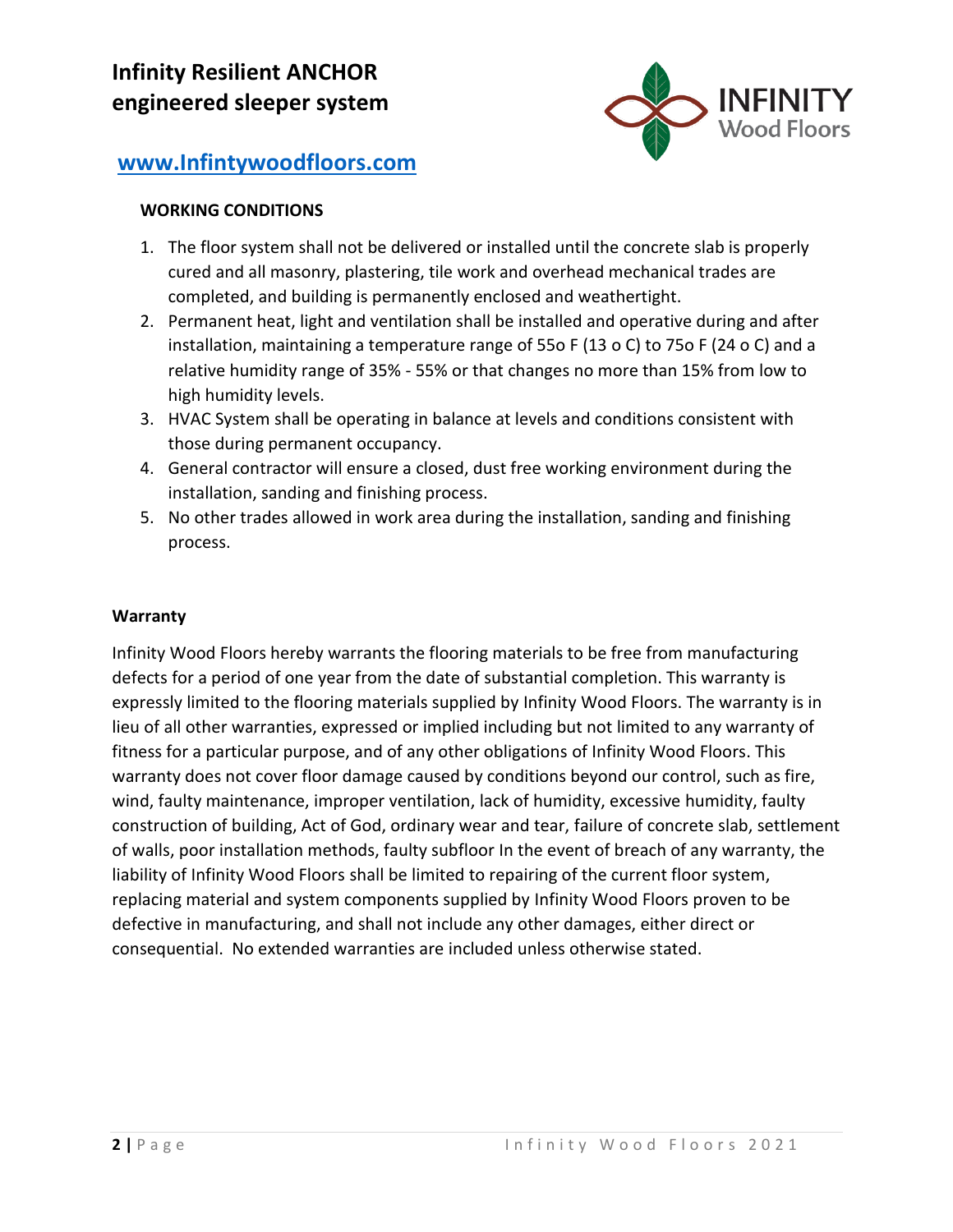

### **PART 2-PRODUCTS**

#### **2.1 MATERIAL**

1. Flooring shall be Infinity Wood Floors 25/32" (20mm) thick x 2 ¼" (57mm) or 1 ½" (38mm) wide First, Second and Better, or Third Grade, random length continuous tongue and groove and end-matched Northern Hard Maple, grade marked and stamped and manufactured by Infinity Wood Floors.

2. Vapor retarder shall be 6 mil polyethylene.

3. Pads shall be 7/16" (11mm) Enviro Pads provided by Infinity Wood Floors.

4. Subfloor shall be Infinity Wood Floors Multistage Anchor engineered sleeper system with  $\frac{3}{4}$ " or 7/8" X 3" X 8' engineered sleepers with 7/16" Infinity Enviro pads stapled to the engineered sleepers and fastened to the concrete slab with approved concrete fasteners in each fasten point at 16" OC, 1-layer 1/2" exposure 1 plywood fastened to the engineered sleepers. (See technical data)

5. Fasteners 1. Flooring fasteners shall be 2" (51mm) barbed cleat or 15 gauge (1.8mm) coated staples. 2. Subflooring fasteners shall be 1" (25mm) cleats or staples.

6. Wall base shall be 3" x 4" (76mm x 102mm) Vent Cove heavy duty molded, vented base with pre-molded outside corners as supplied by Infinity Wood Floors. Colors: black or brown.

G. Finish material shall be applied according to finish manufacturer's instructions.

H. Game line paint shall be compatible with finish and approved by the finish manufacturer.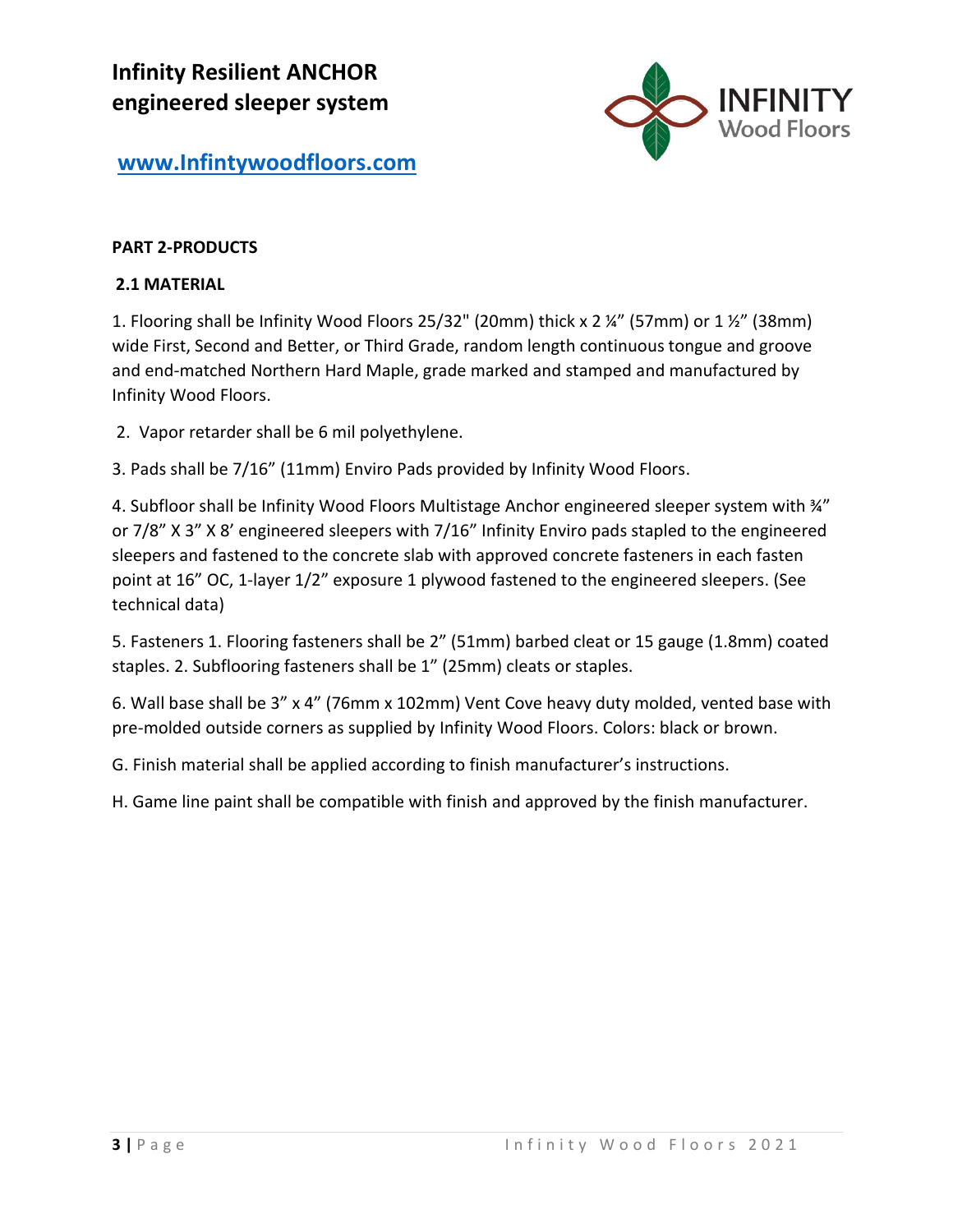**Infinity Resilient ANCHOR engineered sleeper system** 



**[www.Infintywoodfloors.com](http://www.infintywoodfloors.com/)**

### **PART 3-EXECUTION**

### **3.1 INSPECTION**

1. Inspect concrete slab for proper tolerance and dryness and report any discrepancies to the general contractor for correction.

2. The concrete slab shall be cleaned of all debris so flooring contractor will have adequate access to work surface.

3. All overhead work and wet trades shall be complete in floor work area.

4. Solid blocking shall be attached to areas under bleachers in the closed position. Solid blocking shall match the thickness of system pad. Solid blocking shall be a minimum of 4" wide and 12" O.C.

5. Expansion Provisions-Size joints between maple flooring strips to allow for intermediate expansion in accordance with expected humidity changes and conditions in the space. Or use Infinity Wood Floors Moisture Compensation Edge (MCE) flooring.

## **3.2 INSTALLATION**

1. Installation per NWFA standards

#### **3.3 FLOOR SANDING**

1. Machine sand with coarse, medium, and fine paper to a smooth, even, and uniform surface.

- 2. Remove sanding dust from entire surface by tack of vacuum.
- C. Infinity Wood Floors recommends NWFA sanding and finishing guidelines.